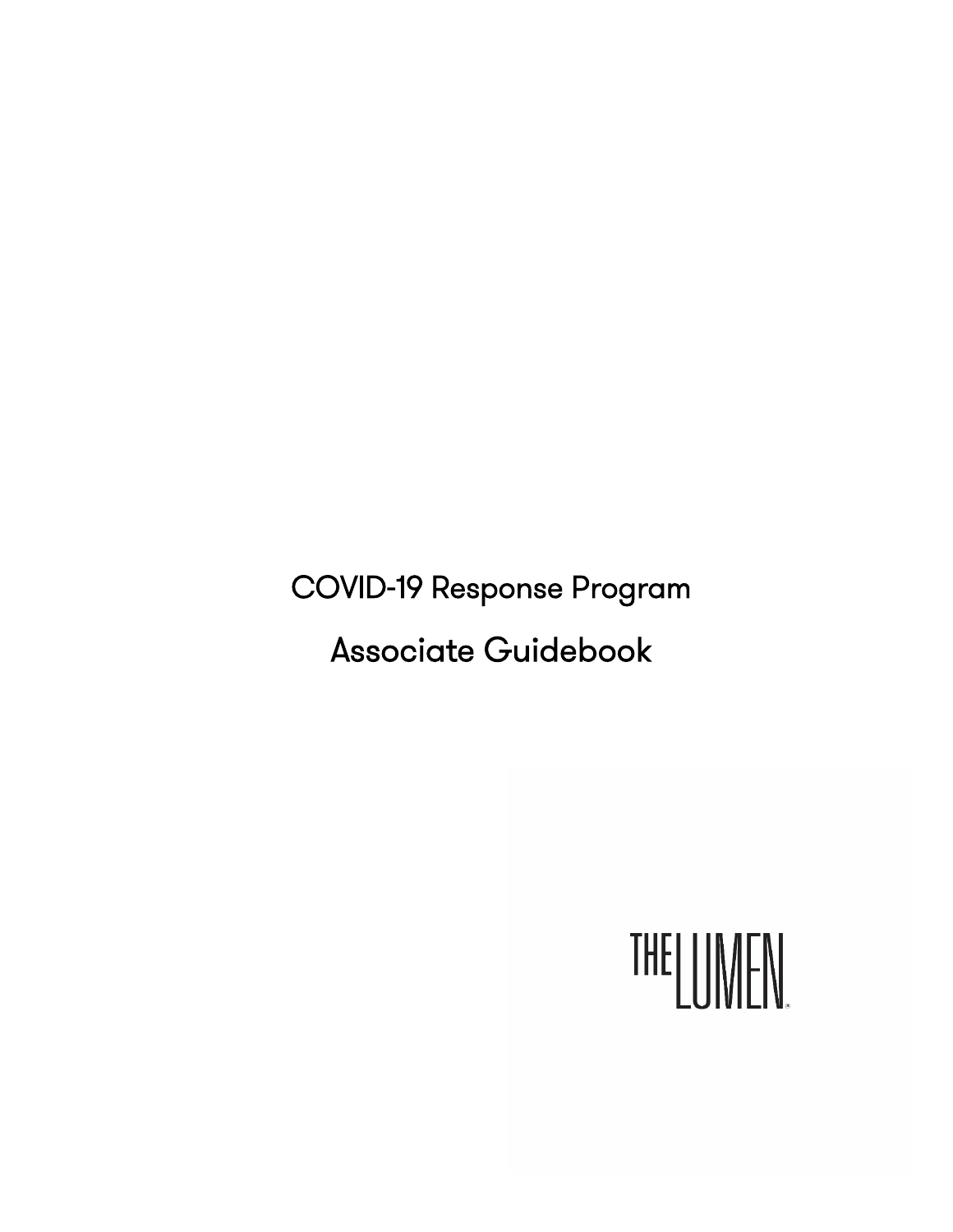#### Dear Associates

COVID-19 has changed our lives drastically and has changed the way we interact with our guests and other team members. We refer to this as the "new normal".

In response to this we have developed this program designed to provide guidelines on how to better protect our guest and associates while continuing to provide the engaging service for which The Lumen has become known.

This guide was created with the help of the Cleveland Clinic to provide you with some guidance and best practices to make our hotels a safe place to work and visit. This document is meant to be important information on returning to work under these new conditions but should be used in conjunction with additional specific training provided by your leaders.

Most important of all, thank you for your commitment to the Program and being a part of a true team.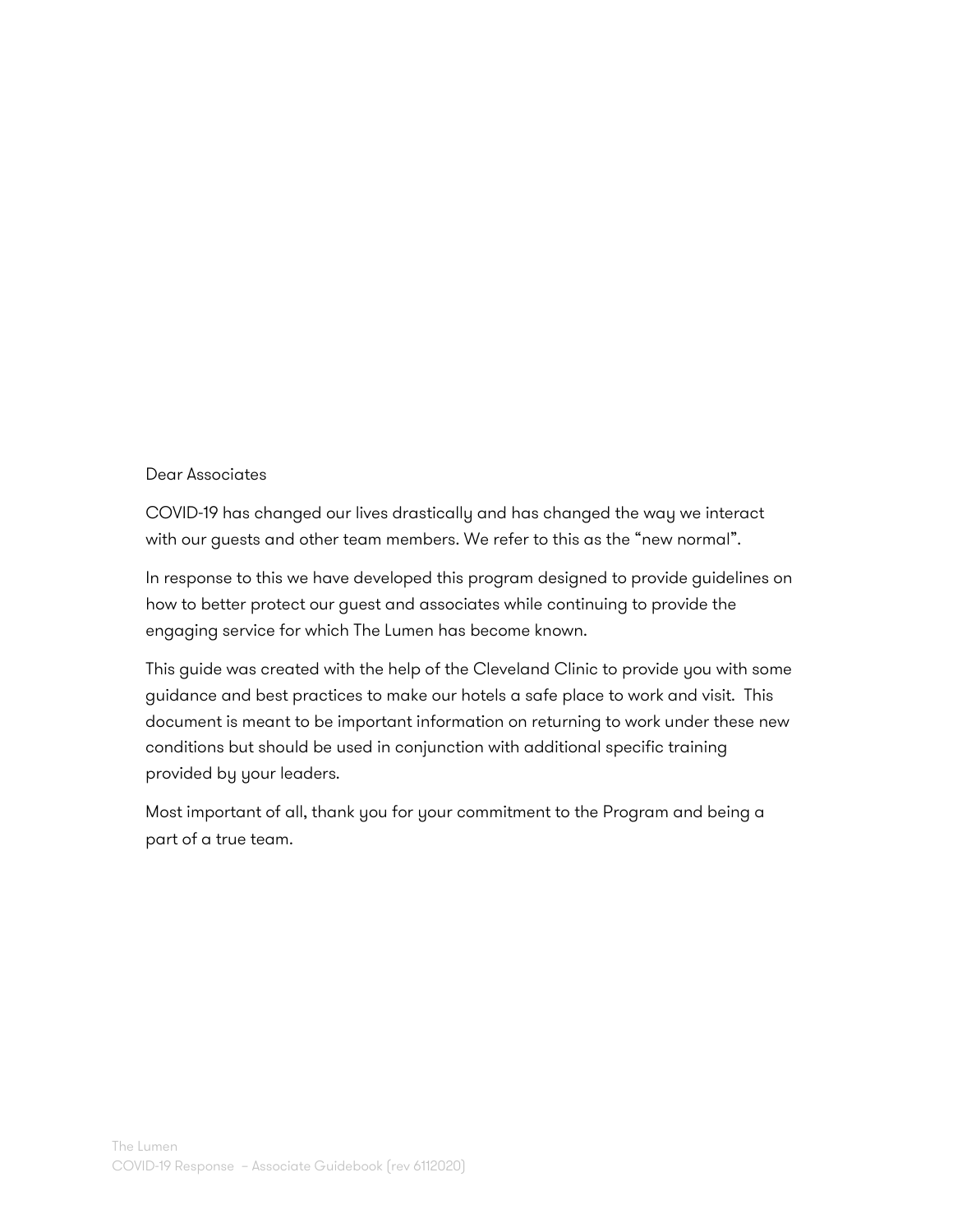# Going to Work

Your health and the health of our fellow associates and guests is very important to us and we need to do everything possible to help stop the spread of COVID-19. We have implemented the following practices to help keep our team safe. As you come to work, please keep these practices in mind.

# Before You Come to Work

If you are not feeling well and showing symptoms, please stay at home. Contact your supervisor as soon as possible and then connect with your healthcare provider.

# Entry Locations

Each hotel has designated a specific entry/exit location for all associates. Your supervisor will advise you of this entry point. This location is designed to maximize social distancing.

# Clocking In

As an option, you may clock in from your personal mobile device when you arrive after completing the Wellness Check indicated below.

Please go to myadp.com for your mobile clock in options or contact your supervisor for assistance.

If you do not wish to clock in through the mobile option, you may still clock in using the timeclock, but should follow these steps:

- Wipe down the clock using the provided sanitizing wipes
- Wash your hands and/or use hand sanitizer after clocking in

### **Lockers**

To help prevent contamination, locker use is restricted to only associates currently working a shift. You will not be allowed to leave items in a locker after your shift.

Before using the locker, you should wipe down the handle using the provided sanitizing wipes and again wipe down the locker after removing your items at the end of your shift.

The hotel will perform nightly sanitizing of the lockers using a disinfectant spray.





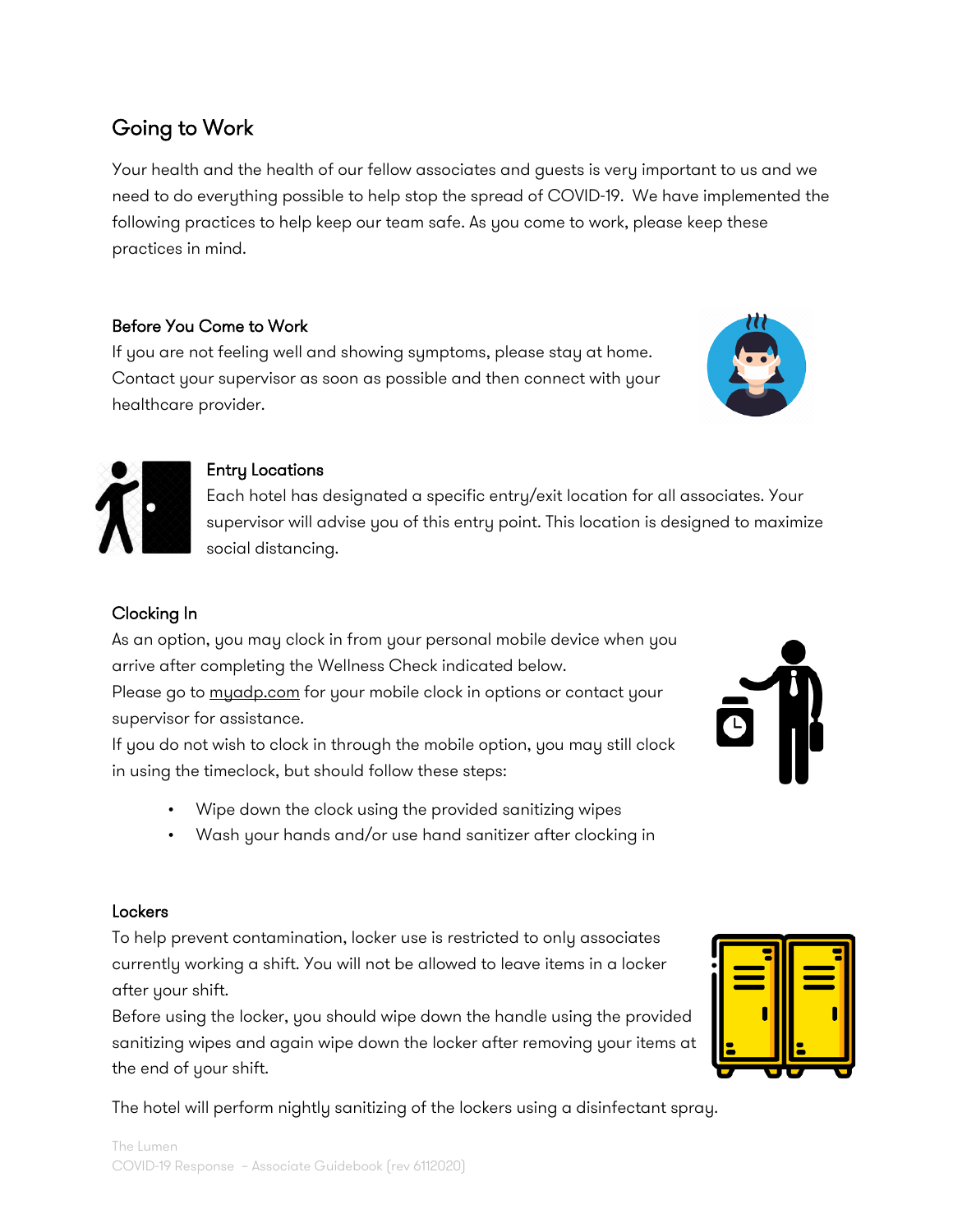#### Daily Associate Wellness Check

For the protection of yourself and others, all associates must complete a Wellness Check prior to starting their shift. The Wellness Check consists of a temperature reading using a contactless thermometer and three (3) screening questions to determine if you are at risk.

The Wellness Check will be conducted in a private area where the screening and results can be kept confidential, by a member of the leadership team who has been trained in the screening process. The location for the Wellness Check at your hotel will be posted in your breakroom and at the timeclock.

### Screening Questions

The Screener will ask you the following questions verbally and indicate the response on the Wellness Check Log using only pass or fail. A fail indication occurs only if you answer "Yes" to any of these questions.

- Have you tested positive for COVID-19 or had any of the following symptoms in the last 14 days, or are experiencing any of these symptoms now: fever, cough, shortness of breath, difficulty breathing, prolonged chills, sore throat, and/or runny nose?
- Have you or any member of your household traveled internationally in the past 14 days?
- In the past 14 days, at work or elsewhere, did you have close contact with someone who has a probable or confirmed case of COVID19?

#### Temperature Screening

The Screener will take your temperature with a thermometer using a no-contact method. Once the reading has been taken, the Screener will share the results and determine if the results are pass or fail using the following guidelines provided by the CDC.



| l Pass | Temperature below 100.4°F / 38°C       |
|--------|----------------------------------------|
| . Fail | Temperature at or above 100.4°F / 38°C |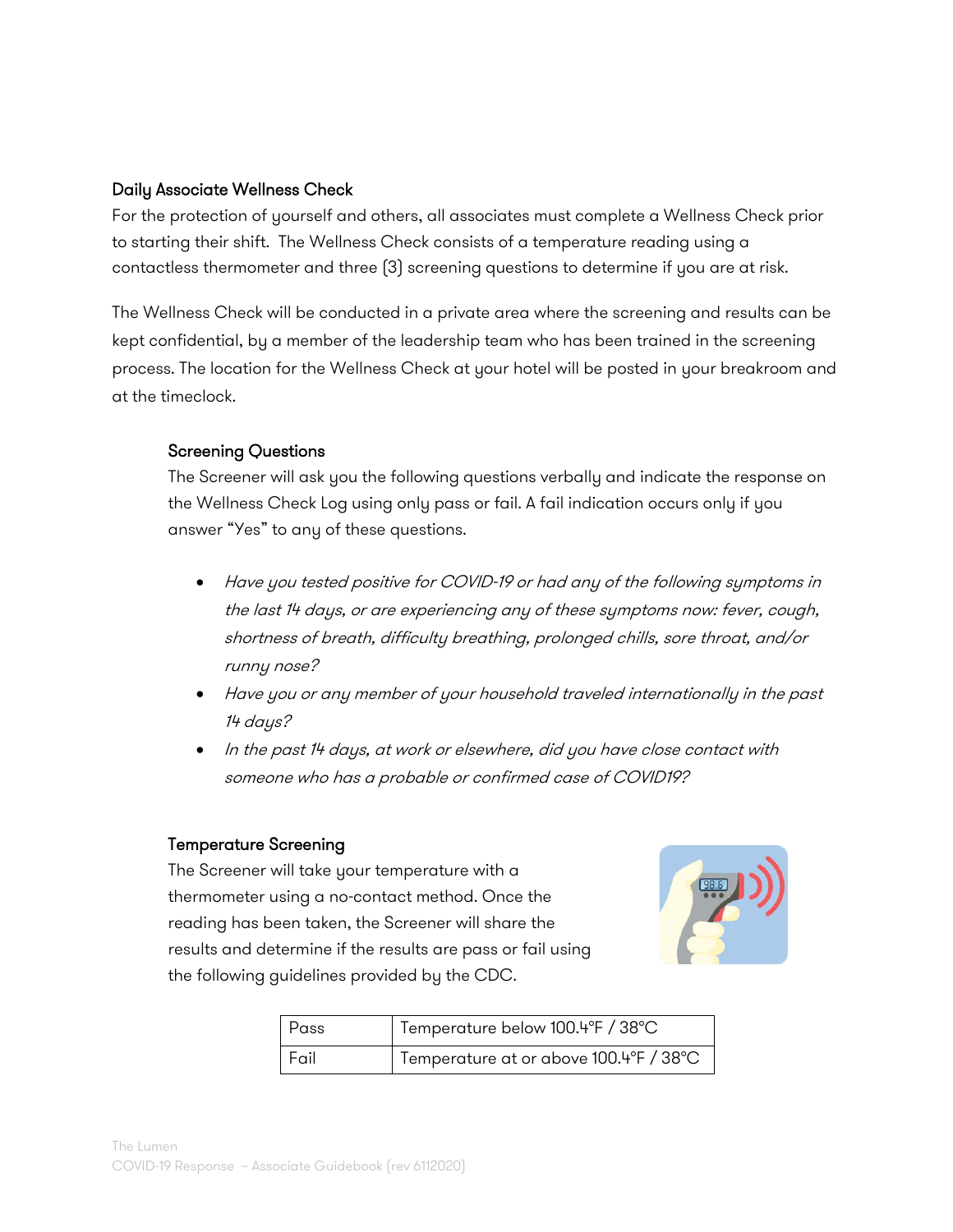## Screening Results and Denial Access to Work

If an associate fails the screening process (pass or fail parameters are indicated below), then the associate will be denied access to work following the procedures below.

|                               | Temperature            | Questionnaire      |
|-------------------------------|------------------------|--------------------|
| Pass                          | Below 100.4°F/38°C     | All "No" responses |
| (both conditions must be met) |                        |                    |
| Fail                          | At or above 100°F/38°C | Any "Yes" response |
| (either condition is met)     |                        |                    |

If it is determined that you cannot pass the screening, you will be asked to complete an actual Screening Document that will be added to your confidential medical file. You will then be asked to return home and you will not be able to work that day and you must remain home for at least for at least seven (7) days from the onset of symptoms and three (3) days after any fever is completely gone and any respiratory symptoms have improved. You may be required to provide medical clearance confirming your fitness to return to work.

Upon your return to work, you will be subject to further temperature screening and a screening questionnaire.

### Associate Temperature/Questionnaire Refusal

Please note that if you refuse the temperature screening or to answer questions asked pursuant to the Screening Questionnaire (other than for religious reasons or other protected grounds), you may be advised that you will be denied access to the workplace and will not be compensated, as it will be considered a violation of our Health & Safety practices. To request an accommodation please contact your General Manager or Regional Director of People & Culture for assistance.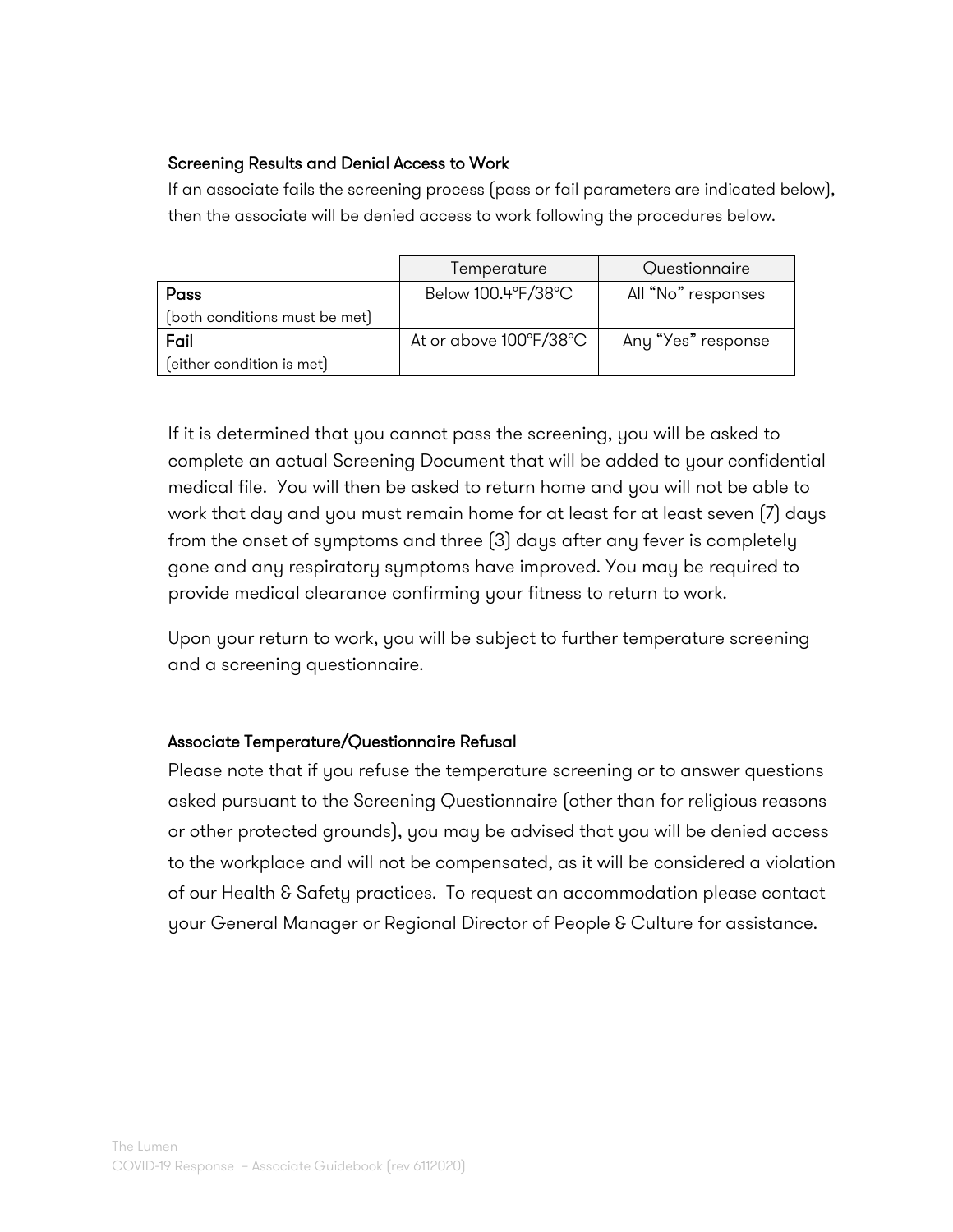# Protecting Yourself and Others from COVID-19

## Social Distancing Protocols

Social distancing, also called "physical distancing", means keeping space between yourself and other people outside of your home. Your hotel has set some revised occupancy allowances for certain spaces including back of the house areas and break rooms. Please observe these new guidelines. Steps you can take to practice social or physical distancing include:

- Stay at least 6 feet from other people
- Do not gather in groups
- Stay out of crowded places and avoid mass gatherings Social Distancing is one of the best tools to stop the spread of a virus.
- Avoid elevators when possible. If the elevator is occupied by guests, do not enter, and wait for another elevator.
- Break times are staggered to accommodate new break room occupancy limits



### Hand Washing

Correct hygiene and frequent handwashing with soap is vital to help combat the spread of all viruses. You should wash your hands, or use sanitizer when a sink is not available, frequently (at least every 60 minutes) and

- Whenever they look dirty
- After using the restroom
- When entering or exiting the workplace and before and after your shift
- After blowing your nose, coughing, or sneezing
- After touching animals
- After cleaning activities including sweeping and mopping
- Before and after your break
- Before, during, and after you prepare food
- Before and after eating or drinking
- Cleaning, sweeping, mopping, smoking, eating, drinking, going on break and before or after starting a shift
- Anytime you feel your hands are dirty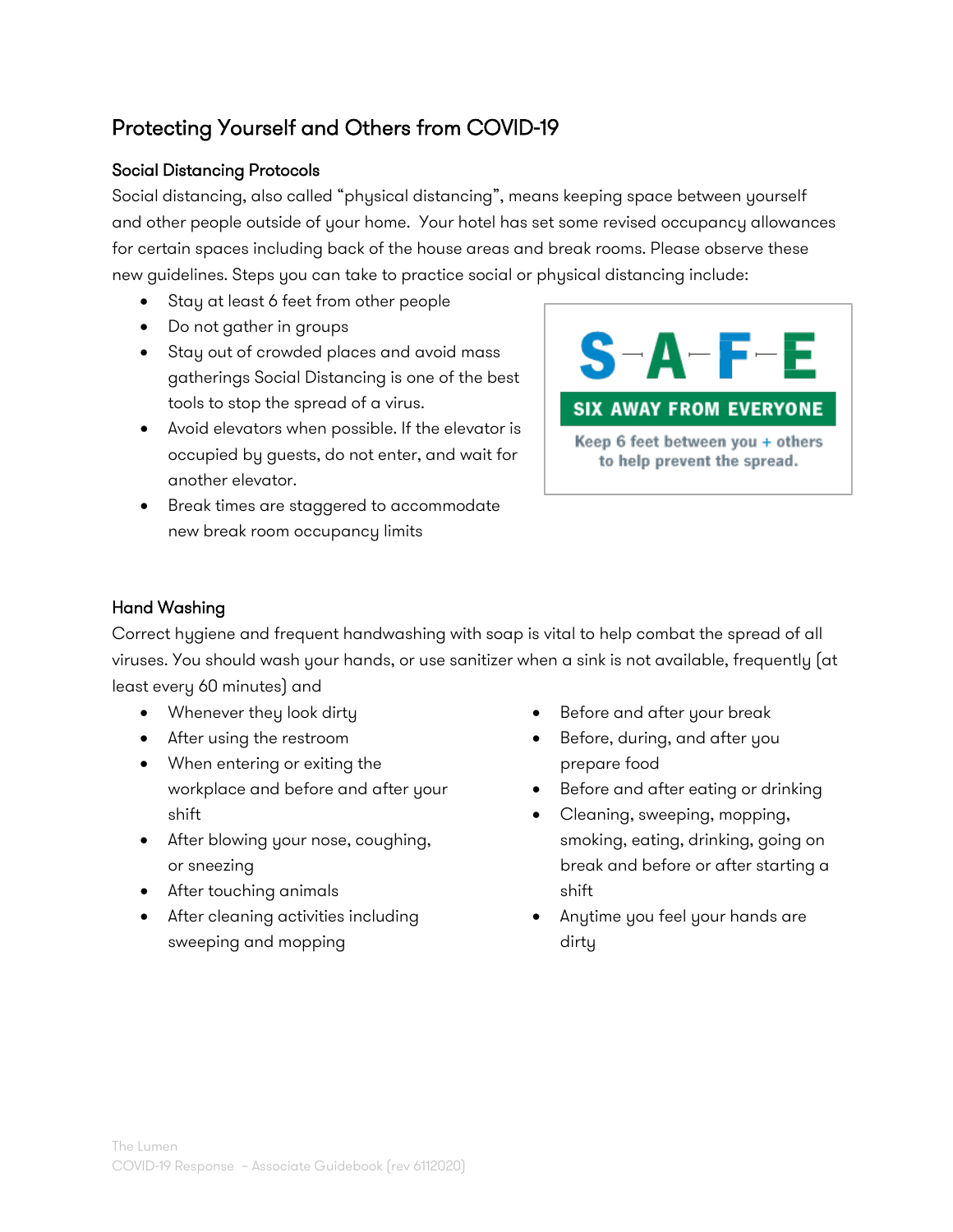### The proper technique for hand washing



Wet your hands with clean running water (warm or cold).



Lather your hands with soap. Rub together 20+ seconds. Don't forget wrists, back of hands, between fingers & fingernails.



Rinse your hands will under running water.



Turn off the water with your elbow (or a clean towel).



Dry your hands with a clean towel or air dry them.



Used a towel? Use it to open the bathroom door.

#### Respiratory Etiquette

Certain actions should be taken when coughing or sneezing, which are designed to reduce the spread of respiratory illness to others

- Cover your nose and mouth when coughing and/or sneezing with a tissue or in your elbow. If tissues are used, throw them away immediately.
- Wash your hands or use a hand sanitizer

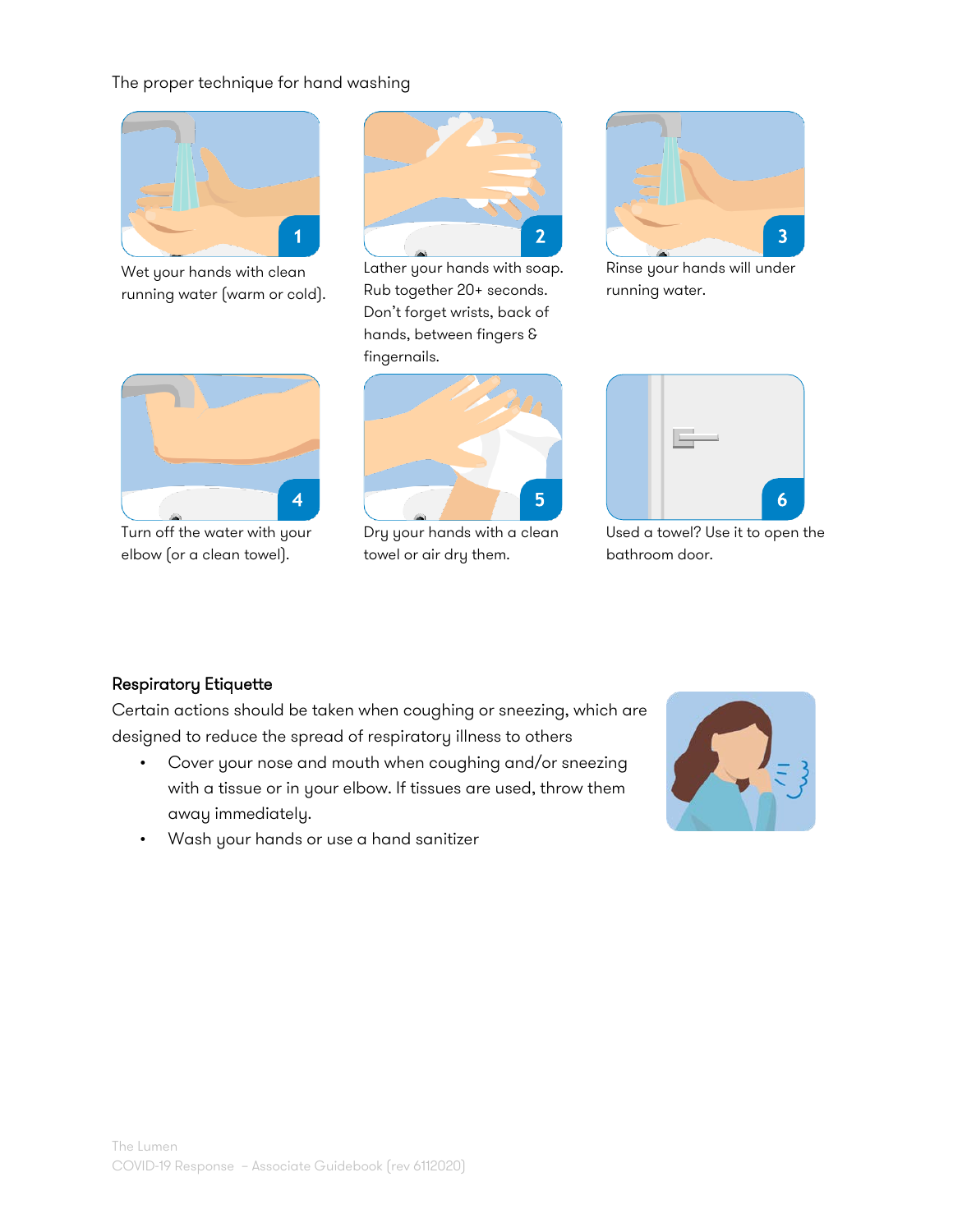# Appropriate PPE for the Workplace

Personal Protection Equipment or "PPE" is to be worn by all associates based on their role and responsibilities and in adherence to state or local regulations and guidance. Additional training on how to properly use and dispose of all PPE is mandatory and will be provided by your supervisor.

PPE will be provided for you at no charge.

#### Face Masks

Cloth face coverings can be used for source control in the workplace. They are recommended by the Centers for Disease Control and Prevention (CDC) to potentially help prevent transmission when used as a complement to social distancing. They are not a replacement for adequate distancing.

#### How to wear a mask or face cover:

The CDC recommends keeping these criteria in mind when wearing a mask or face cover:

- It should be snug but comfortable against the sides of the face.
- It needs to be secured with ties or ear loops.
- It should be made with multiple layers of material.
- It must allow you to breathe without restriction.
- It should be able to withstand machine washing and drying and not get damaged or change shape.

#### How to keep masks and face covers clean:

• The CDC recommends washing cloth face masks frequently, either by hand or in a washing machine. Individuals should take care not to touch their eyes, nose, mouth, or face when removing a worn face covering, and to wash their hands immediately after removing them as they may carry infectious contaminants.







Mask Necklace



Mask Goatee



Mask Visor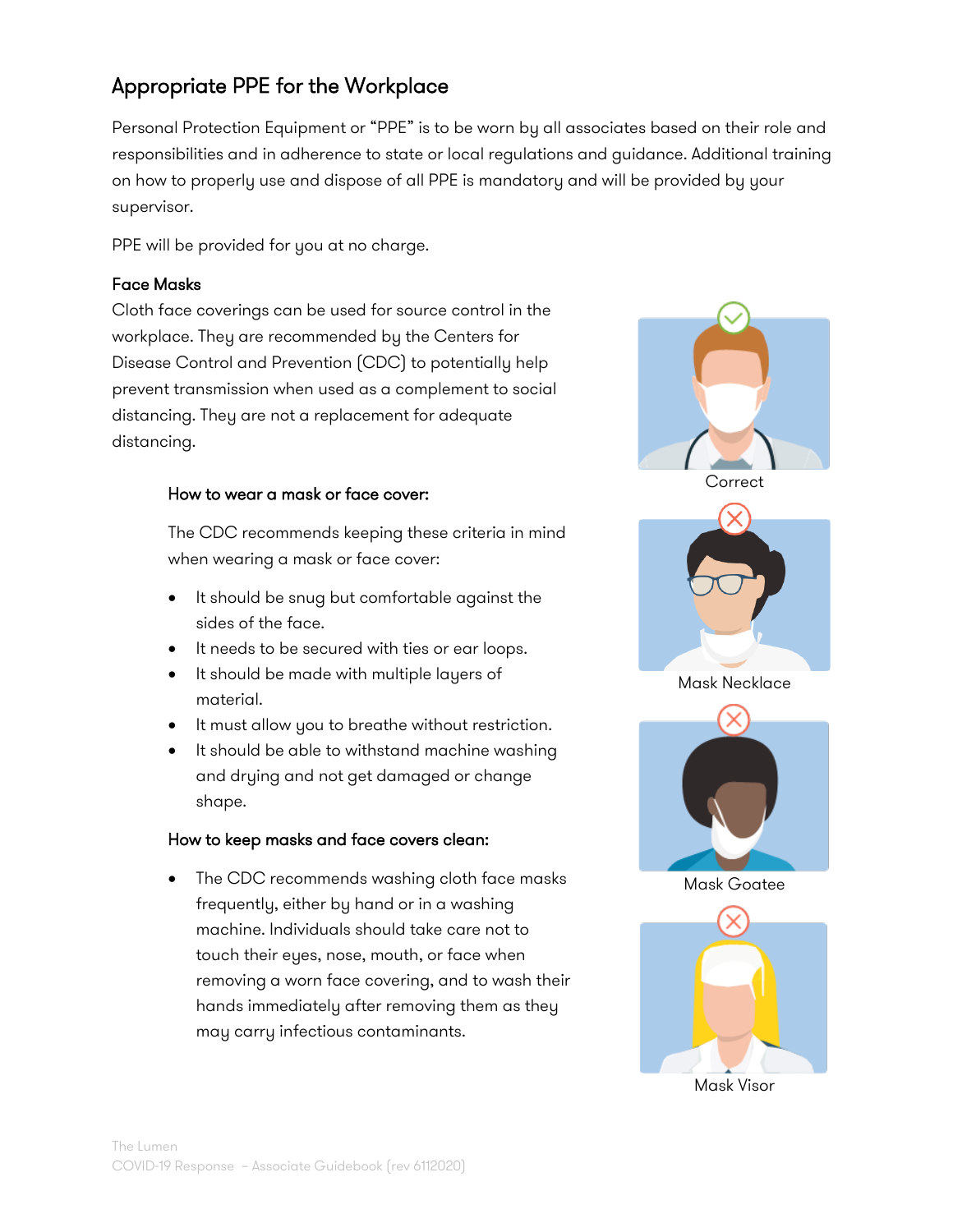#### Gloves

Gloves protect you against contact with infectious materials. However, once contaminated, gloves can become a means for spreading infectious materials to yourself, other associates, guests, or environmental surfaces. The way you use gloves can influence the risk of disease transmission. These are the most important do's and don'ts of glove use.

- Limit opportunities for "Touch Contamination". Do not touch your face or adjust PPE with contaminated gloves
- Change Gloves during use if torn and when heavily soiled
- Discard in appropriate receptacle

### How to Properly Remove Gloves



Grasp the outside of one glove at the wrist. Do not touch your base skin.



Peel the glove away from your body, pulling it inside out.



Hold the glove you just removed in your gloved hand.



Peel off the second glove by putting your fingers inside the glove at the top of your wrist.



Turn the second glove inside out while pulling it away from your body, leaving the first glove inside the second.



Dispose of the gloves safely. Do not reuse the gloves.



Wash your hands immediately after removing gloves.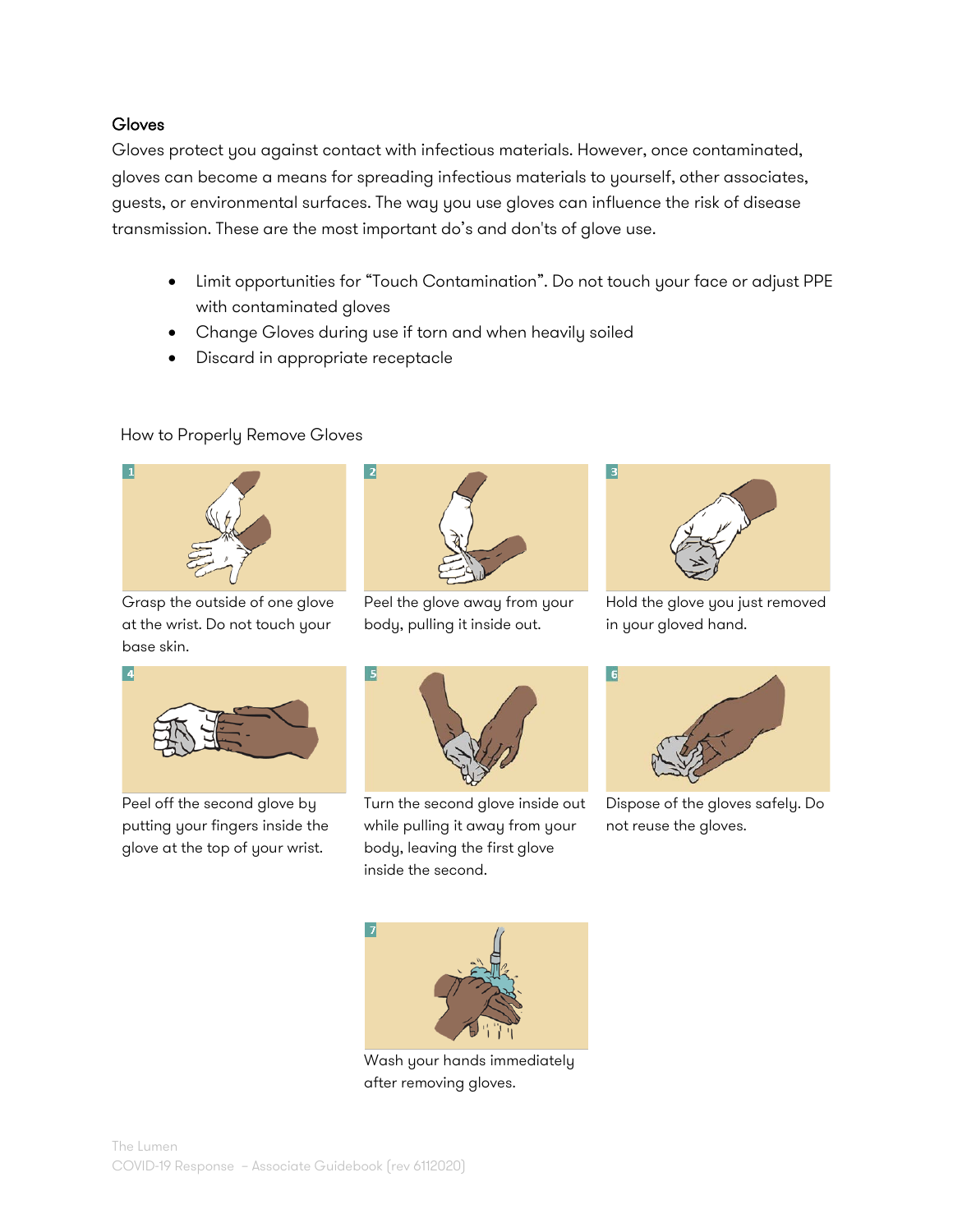## Who Should Wear What PPE?

Wearing the recommended Personal Protective Equipment (PPE) helps keep you and others safe. The following matrix outlines job categories and the required PPE. Be sure to follow the guidelines for using PPE.

|                           | <b>Face Masks</b> | Disposable Gloves | Protective Eyewear |
|---------------------------|-------------------|-------------------|--------------------|
| Room Attendants           | Yes               | Yes               |                    |
| Lobby and Public          | Yes               | Yes               |                    |
| Area Attendants           |                   |                   |                    |
| Guest Services Staff      | Yes               | Yes               |                    |
| Kitchen Staff             | Yes               | Yes               |                    |
| <b>Restaurant Service</b> | Yes               | Yes               |                    |
| Staff                     |                   |                   |                    |
| Maintenance Staff         | Yes               | Yes               | Recommended *      |
| <b>Sales Staff</b>        | Yes               |                   |                    |
| Management Staff          | Yes               |                   |                    |

\*Protective eyewear or safety shields are required when doing any work where contaminated water/fluids can become aerosolized.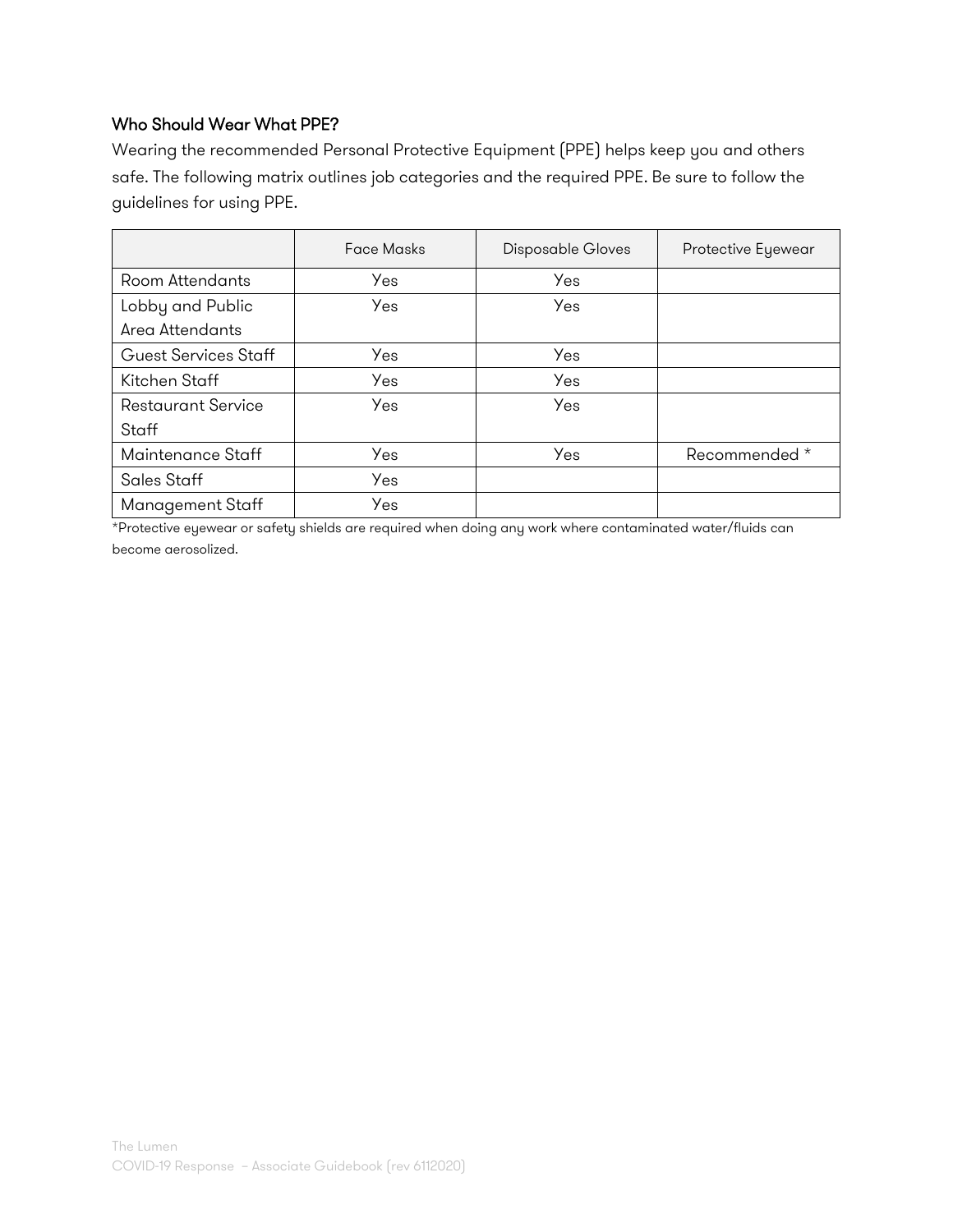# Your Wellbeing

Managing your stress and wellbeing is essential to staying healthy and happy. Following these steps to manage stress and add a sense of normalcy can go a long way to help you and your employees cope with the ever-changing environment and help keep those around you calm and focused.



Exercise regularly.

Aerobic exercise (e.g., walking, running, hiking, or playing with your kids/pets), can help release endorphins (natural substances that help you feel better and maintain a positive attitude).



Maintain a healthy diet. Stress can adversely affect your eating habits and your metabolism. The best way to combat stress or emotional eating is to be mindful of what triggers stress eating and to be ready to fight the urge.



Connect with others. Fear and isolation can lead to depression and anxiety. Reach out to family members, friends, and colleagues regularly via phone, text, FaceTime, or other virtual platforms.



Take a break. While it is important to stay informed of the latest news and developments, the evolving nature of the news can get overwhelming. Find a balance of exposure to news that works for you. Whenever reasonably possible, disconnect physically and mentally.



Get enough sleep. It is especially important that individuals get the recommended amount of sleep to help them stay focused on work and on managing the stress the current outbreak can bring. Experts recommend avoiding alcohol and stimulants like caffeine and nicotine before bed.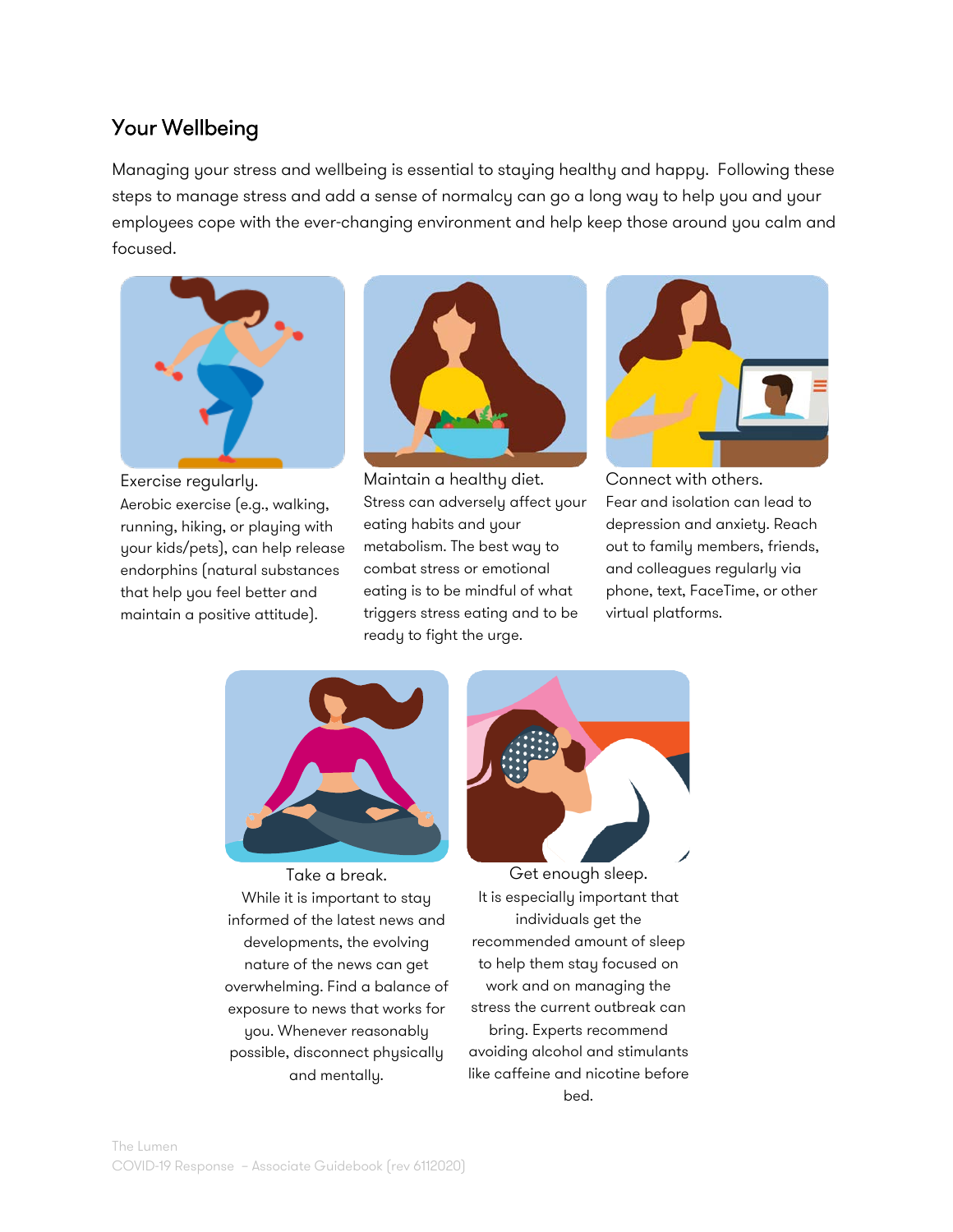### Employee Assistance Program

We encourage you to seek assistance if you feel unable to manage your wellbeing and are feeling an increased level of stress and anxiety. Our employee assistance program (EAP) is a great resource to not only assist associates but also family members within your home.

Call: 1-888-327-9573

TDD: 1-800-697-0353

Go online: www.guidanceresources.com Web ID: SYMETRA.